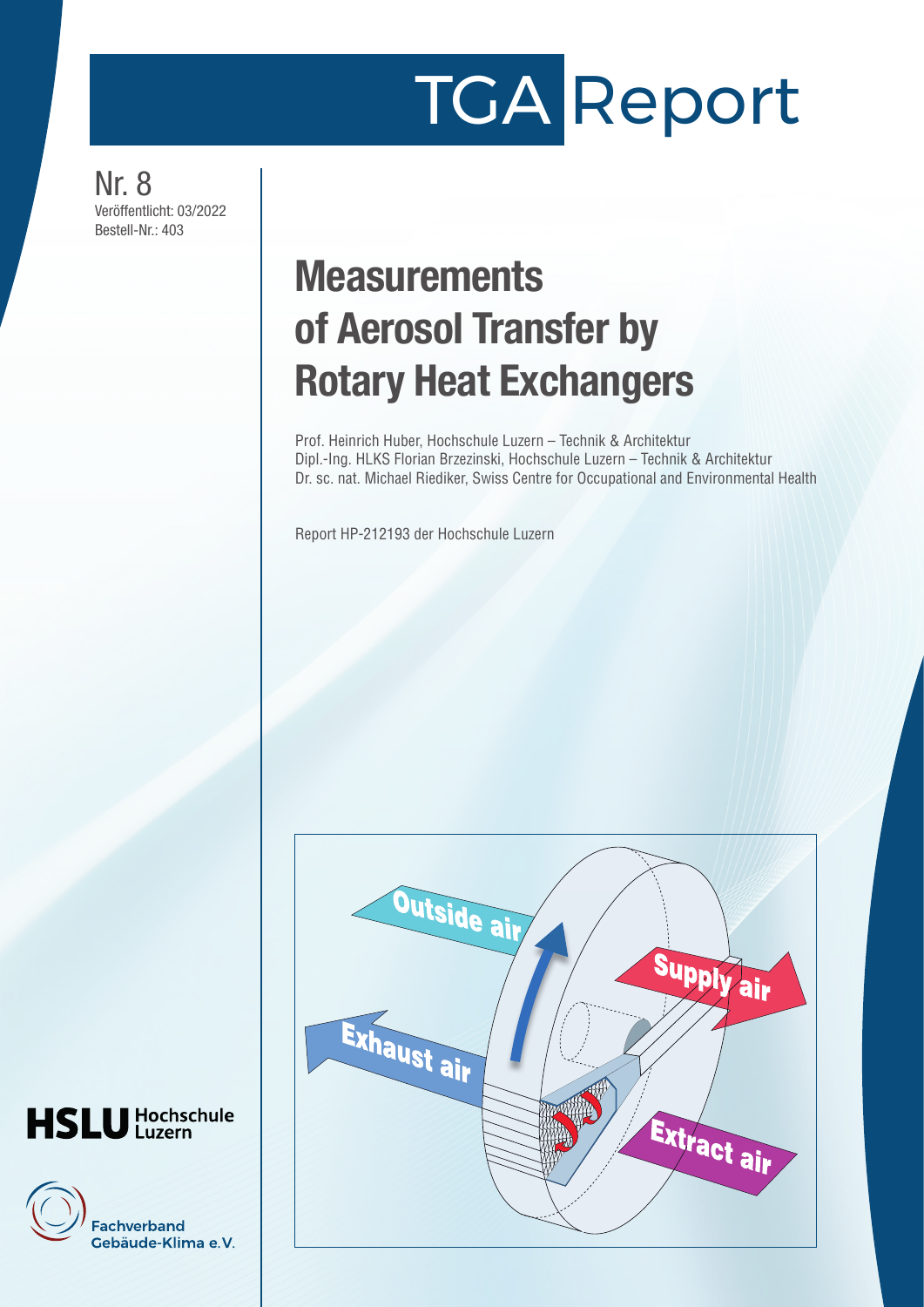**Diese Studie entstand mit freundlicher Unterstützung folgender Unternehmen:**

> FläktGroup Deutschland GmbH Hoval Aktiengesellschaft Klingenburg GmbH Swegon Group AB Systemair GmbH TROX GmbH

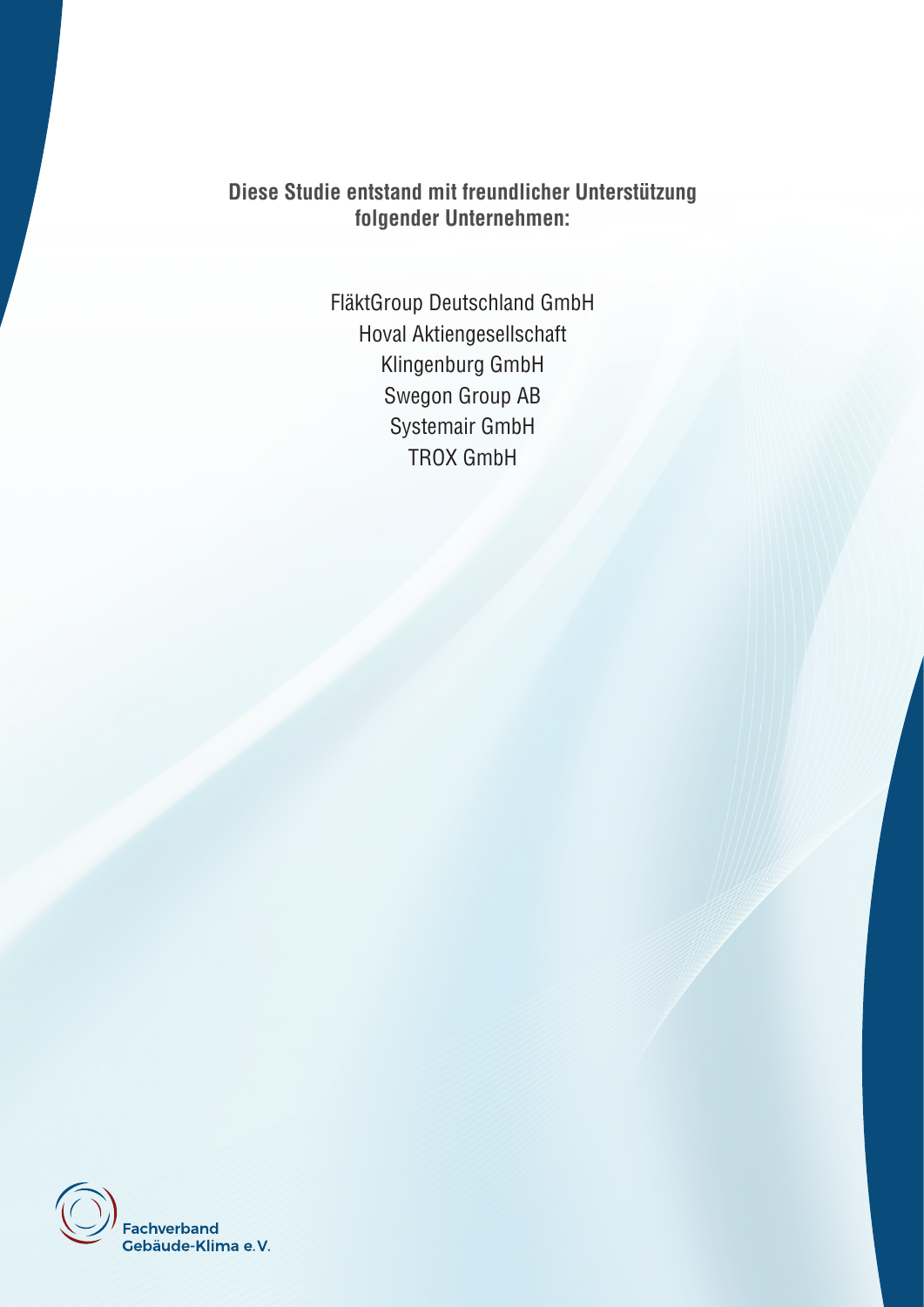### **Bewertung der Studie durch den Fachverband Gebäude-Klima e. V.**

Die Covid-19-Pandemie beschäftigt uns nun schon seit etwa zwei Jahren. Dabei ist das Einatmen infektiöser Aerosole einer der Hauptübertragungswege. Mikrotröpfchen und Aerosole, die beim Atmen oder Sprechen in die Umgebungsluft gelangen, können hier über einen Zeitraum von mehreren Stunden verweilen und aktive Sars-CoV-2-Viren transportieren.

Grundlage der hier vorgestellten Studie ist die Fragestellung, inwieweit potenziell kontaminierte Aerosole durch Rotationswärmeübertrager von der Abluft in die Zuluft gelangen können. Mögliche Übertragungswege sind hier Leckagen, Mitrotation oder über das Material der Speichermasse. Also im Zusammenhang mit den Rotationswärmeübertragern die Frage, ob zusätzlich zu den bekannten Aspekten der Leckagen (allgemein in RLT-Geräten) weitere Übertragungswege und Risiken bestehen. Hierzu wurden Untersuchungen zur Aerosolübertragung auf einem Prüfstand des HLK-Labors der Hochschule Luzern durchgeführt.

Mögliche Leckagen bei der Verwendung von Rotationswärmeübertragern können durch korrekte Ventilatoranordnung und Druckverhältnisse, sowie durch Spülzonen minimiert bzw. so gerichtet werden, dass eine Übertragung von der Abluft auf die Zuluft praktisch ausgeschlossen wird. Die Oberfläche eines Rotationswärmeübertragers wird sowohl von der Zu- als auch von der Abluft berührt. Dies ermöglicht die Feuchterückgewinnung, könnte aber auch das Übertragen unerwünschter Stoffe bedingen.

Zur Beurteilung der Aerosolübertragung wurden das Abluftübertragungsverhältnis EATR (Maß für die Übertragung gasförmiger Stoffe von der Abluft auf die Zuluft) und das Aerosolübertragungsverhältnis ASTR (Maß für die entsprechende Aerosolübertragung) bestimmt und verglichen. Die Messungen wurden mit zwei handelsüblichen Rotationswärmeübertragern verschiedener Hersteller (ein Kondensations- und ein Sorptionsrotor) sowohl für den Heiz- als auch für den Kühlfall und mit Feuchteübertragung durchgeführt. Für beide Komponenten wurden die Versuchsreihen sowohl mit als auch ohne Spülkammer durchgeführt. Die Anströmgeschwindigkeit der Rotationswärmeübertrager lag bei 2 m/s. Das für die Bestimmung des ASTR verwendete Aerosol ist mit jener vom Menschen ausgeatmeten Aerosole vergleichbar. Dieses Aerosol ist in der Luft über längere Zeiträume stabil. Die Erfassung des EATR erfolgte durch das Injizieren von Tracergas in die Abluft des Wärmerückgewinnerprüfstandes.

Bei allen betrachteten Temperatur- und Feuchtebedingungen lagen die Werte für das Aerosolübertragungsverhältnis ASTR ohne Spülzone unter den Werten des Abluftübertragungsverhältnisses. Bei den Messungen mit Spülzone und sonst gleichen Bedingungen waren sowohl die EATR- als auch die ASTR-Werte stets sehr gering (ASTR und EATR maximal 0.6 %).

Zusammengefasst wurde festgestellt, dass neben einer möglichen Aerosolübertragung durch Leckagen bei Rotationswärmeübertragern kein zusätzliches Risiko der Aerosolübertragung über weitere Transportmechanismen besteht. Das ASTR ist mit den bekannten EATR-Kennwerten ausreichend genau abschätzbar.

Damit ist nachgewiesen, dass bei der fachgerechten Anwendung von Rotationswärmeübertragern unter Berücksichtigung der EATR-Kennwerte ein sicherer Betrieb von Lüftungsanlagen ohne erhöhtes Risiko der Aerosolübertragung möglich ist.